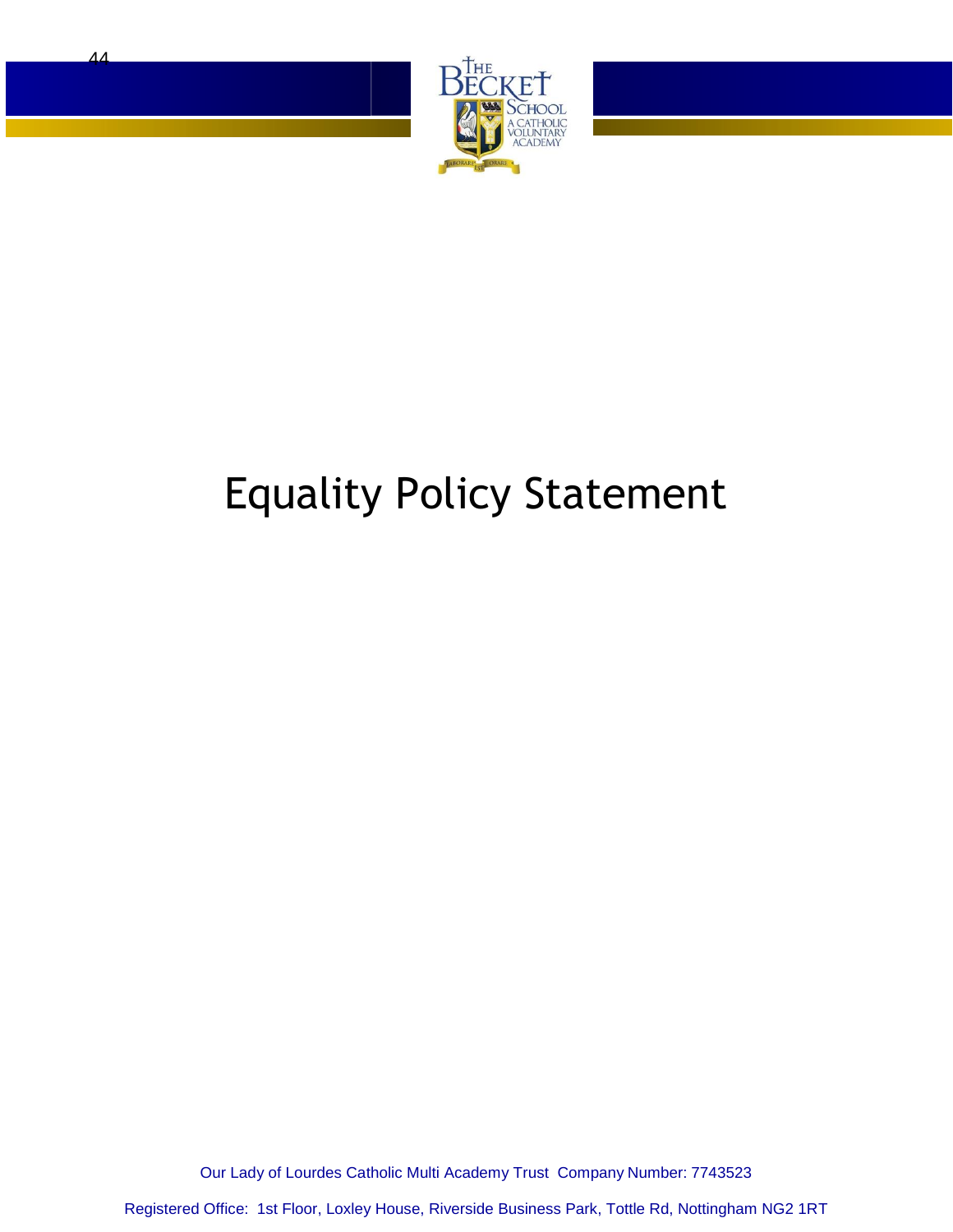## **Contents**

Legal duties – page 1

Guiding principles – page 3

The curriculum – page 5

Ethos and organisation – page 6

Prejudice and prejudice-related bullying – page 6

Roles and responsibilities – page 7

Information and resources – page 8

Religious observance – page 9

Staff development and training – page 9

Breaches of the policy – page 9

Monitoring and evaluation – page 9

The Becket equality objectives – page 10

#### **Mission Statement**

*Through practising the Catholic values and virtues found in the Becket Way, every person at The Becket School will achieve their full potential spiritually, morally, socially and academically. We will work in partnership with parents and carers to support our young people in following Jesus as our role model and living life in all its fullness. We aspire to:*

*Work hard in all that we do – our faith, our schoolwork and our relationships, embracing the opportunities offered to us.*

*Be kind and loving by treating others as we wish to be treated, recognising that everyone is made in the image and likeness of God.*

*Do the right thing by helping each other to encounter Jesus Christ through practising the Gospel values within our school, local and global communities.*

*The second most important commandment is this: 'Love your neighbour as you love yourself.'. –*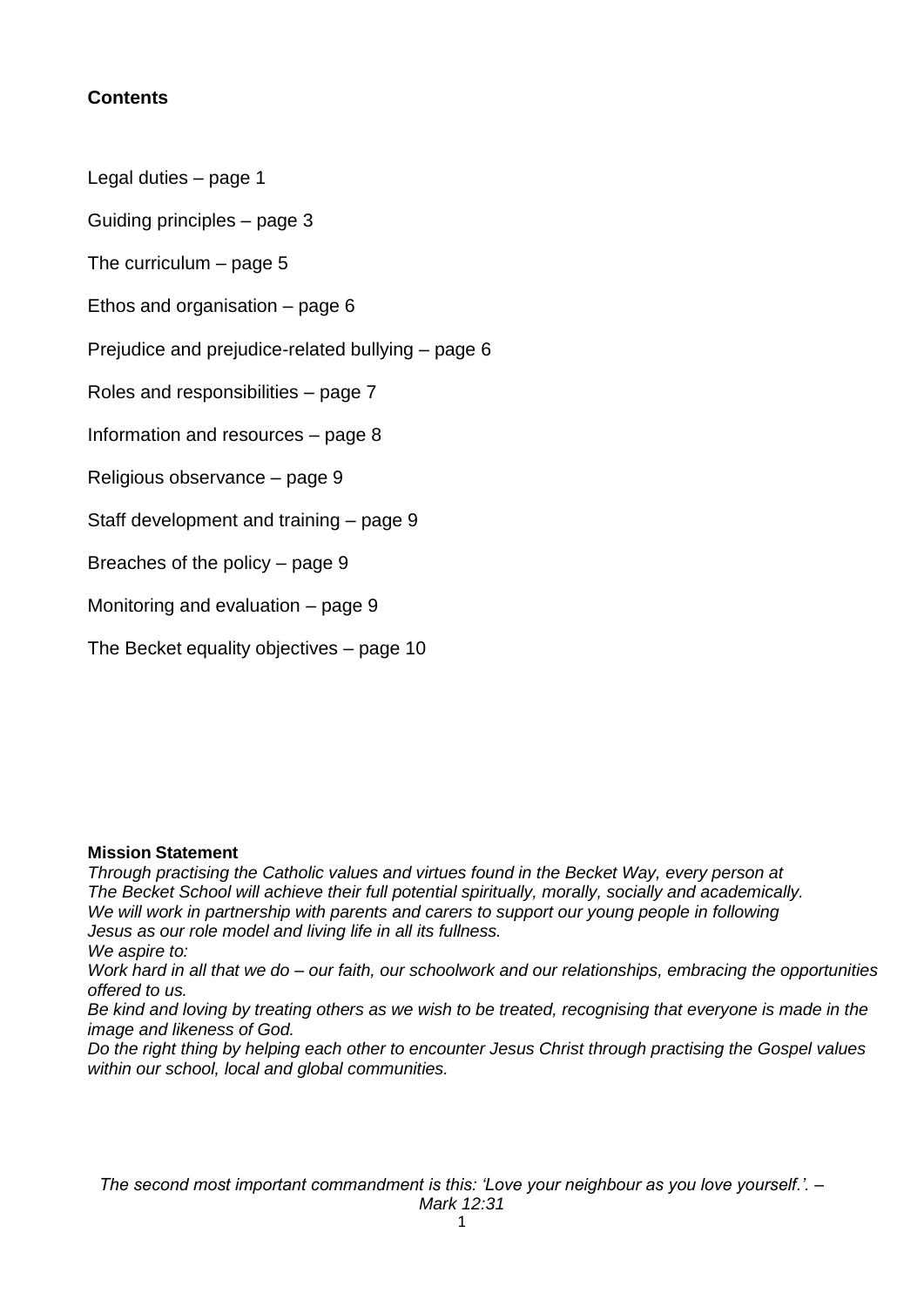# **The Becket School Equality Policy Statement**

# **Legal Duties**

1. We welcome our duties under the Equality Act 2010 to eliminate unjust discrimination, advance equality of opportunity and foster good relations in relation to age (as appropriate), disability, ethnicity, gender, religion and sexual identity.

2. We welcome our duty under the Education and Inspections Act 2006 to promote community cohesion.

3. We recognise that these duties reflect international human rights standards as expressed by the UN Convention on the Rights of the Child, the UN Convention on the Rights of People with Disabilities, and the Human Rights Act 1998.

4. We recognise the need to treat people fairly in accordance with the precepts of the Catechism of the Catholic Church.

We understand the principal of the Equality Act 2010 and the work needed to ensure that those with protected characteristics are not unjustly discriminated against and are given equality of opportunity.

A protected characteristic under the act covers the groups listed below:

- age (for employees not for service provision),
- **•** disability
- $\bullet$  race
- sex (including issues of transgender)
- gender reassignment
- maternity and pregnancy
- religion and belief
- sexual orientation
- Marriage and Civil Partnership (for employees)

In order to meet our general duties, listed above, the law requires us to do some specific duties to demonstrate how we meet the general duties. These are to:

- Publish equality Information  $-$  to demonstrate compliance with the general duty across its functions (we will not publish any information that can specifically identify any child).
- Prepare and publish equality objectives

To do this we will collect data related to the protected characteristics above and analyse this data to determine our focus for our equality objectives. The data will be assessed across our core provisions as a school. This will include the following functions:

- Admissions
- Attendance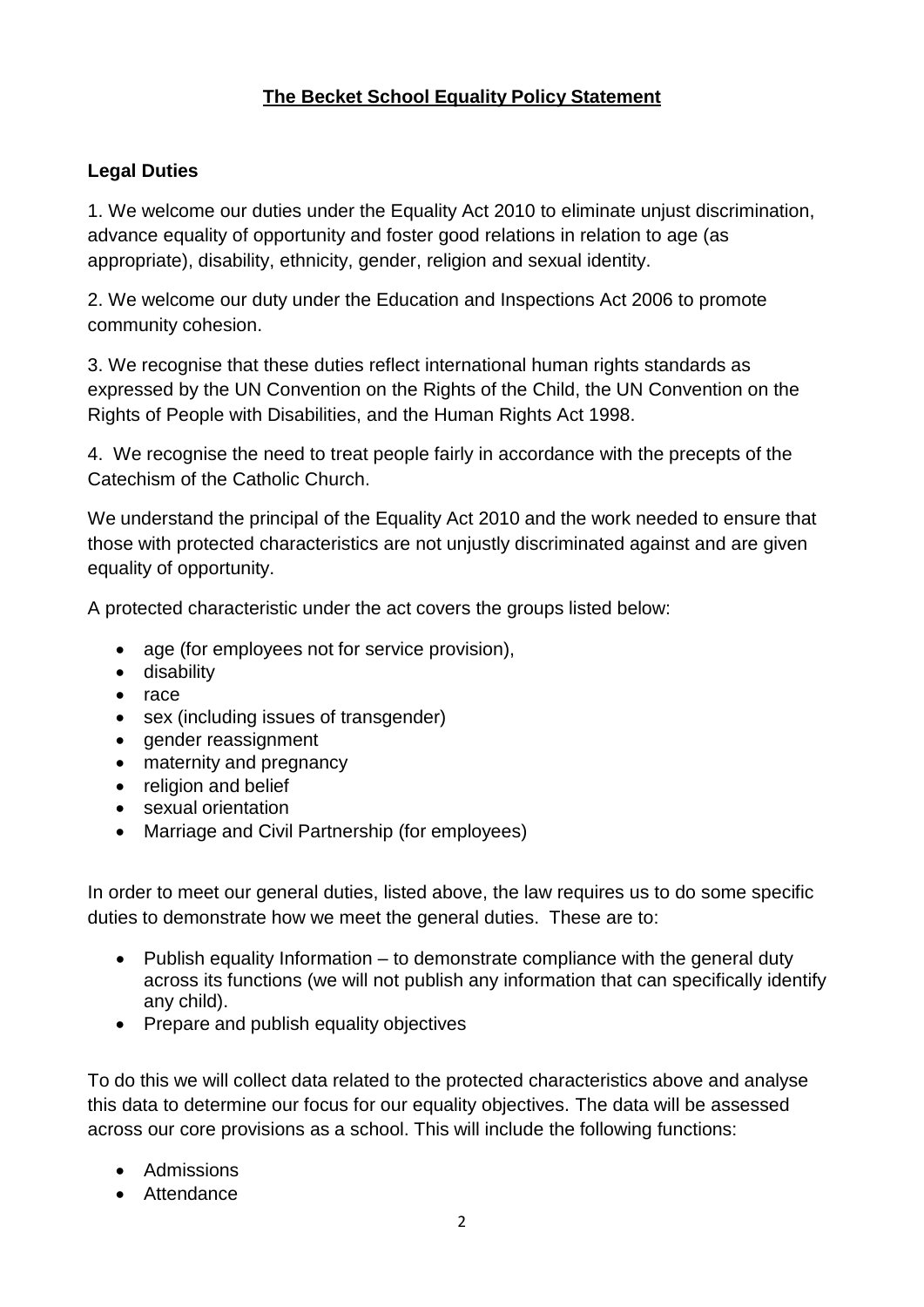- Attainment
- Exclusions
- Prejudice related incidents

Our objectives will detail how we will ensure equality is applied to the services listed above however where we find evidence that other functions have a significant impact on any particular group we will include work in this area.

In fulfilling our legal obligations we will:

- Recognise and respect diversity
- Foster positive attitudes and relationships, and a shared sense of belonging
- Observe good equalities practice, including staff recruitment, retention and development
- Aim to reduce and remove existing inequalities and barriers
- Consult and involve widely
- Strive to ensure that society will benefit

This school is opposed to all forms of prejudice and we recognise that children and young people who experience any form of prejudice-related unjust discrimination may fair less well in the education system. We provide both our pupils and staff with an awareness of the impact of prejudice in order to prevent any incidents. Any incidents that do occur are addressed immediately and logged on a register in accordance with our anti-bullying policy.

## **Guiding principles**

In fulfilling the legal obligations referred to above, we are guided by nine principles.

## **Principle 1: Every person is of equal value**

We believe that every person is a unique individual, created in God's image and loved by Him. We are therefore committed to treat every person with equality of esteem and the respect and dignity due to a child of God. We see all people and potential learners as of equal value; regardless of their status.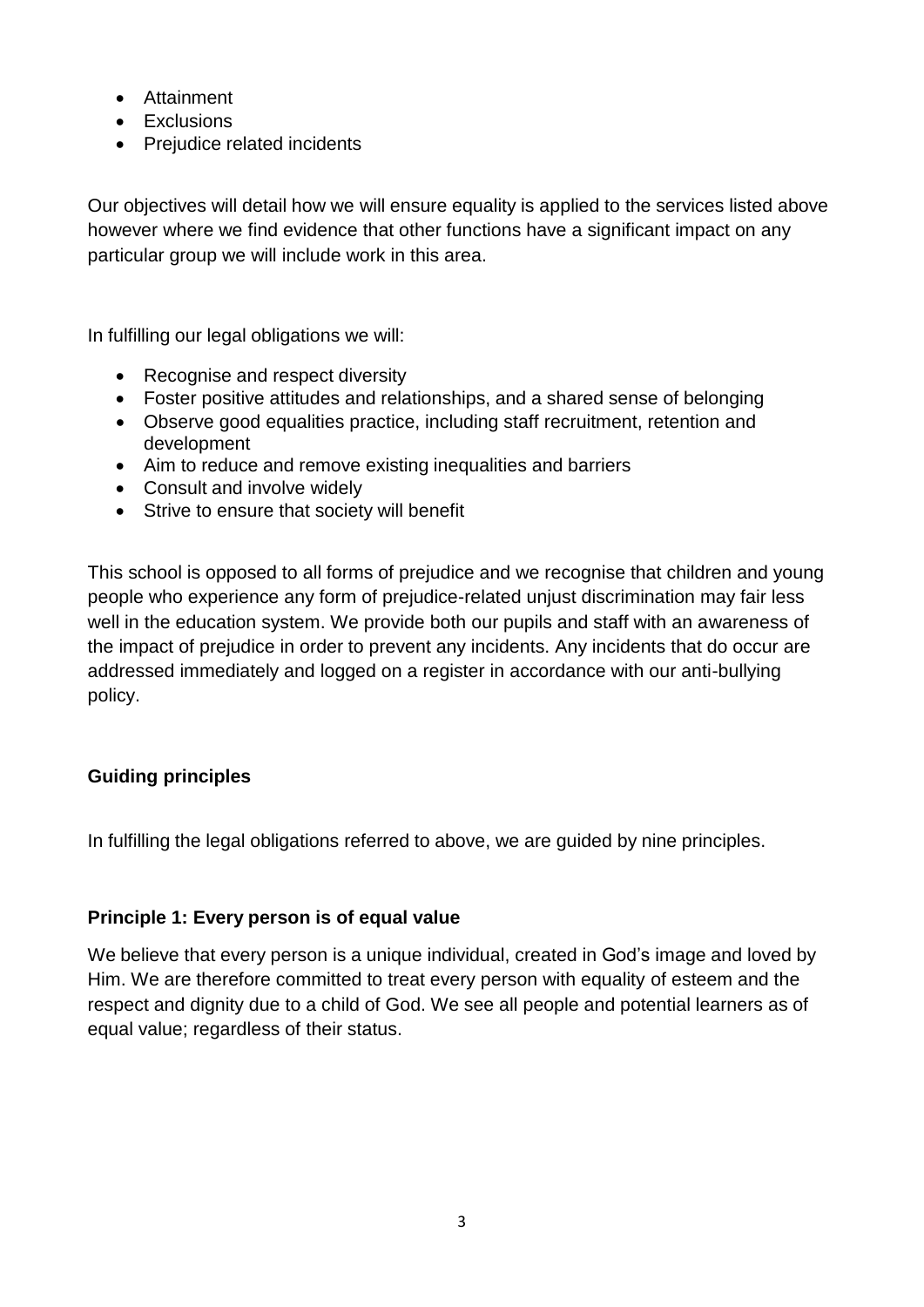# **Principle 2: We recognise and respect difference**

Treating people equally does not necessarily involve treating them all the same. **Subject to the need to operate in accord with the official doctrines, practices and laws of the catholic Church,** our policies, procedures and activities must not unjustly discriminate, but are differentiated, as appropriate, to take account of differences of life-experience, outlook and background, and in the kinds of barrier and disadvantage which people may face, in relation to the status's identified in Principle 1 above.

# **Principle 3: We foster positive attitudes and relationships, and a shared sense of cohesion and belonging**

We intend that our policies, procedures and activities should promote:

- $\circ$  positive attitudes towards people regardless of their status as listed in Principle 1 above
- $\circ$  mutual respect, positive interaction, good relations and dialogue between all people regardless of their status as listed in Principle 1 above

# **Principle 4: We observe good practices in staff recruitment, retention and development**

Policies and procedures should benefit all employees and potential employees, for example in recruitment and promotion, and in continuing professional development; regardless of their status as listed in Principle 1 above.

## **Principle 5: We aim to reduce and remove inequalities and barriers that already exist**

In addition to avoiding or minimising possible negative impacts, we take opportunities to maximise positive impacts by reducing and removing inequalities and barriers that may already exist between people identified in Principle 1.

## **Principle 6: We consult and involve widely**

People affected by a policy or activity should be consulted and involved in the design of new policies, and in the review of existing ones. We involve these identified in Principle 1.

## **Principle 7: Society as a whole should benefit**

We will ensure that the whole school community is aware of the Single Equality Policy and our published equality information and equality objectives by publishing them on the school website and through other mediums as identified by the Governing Body.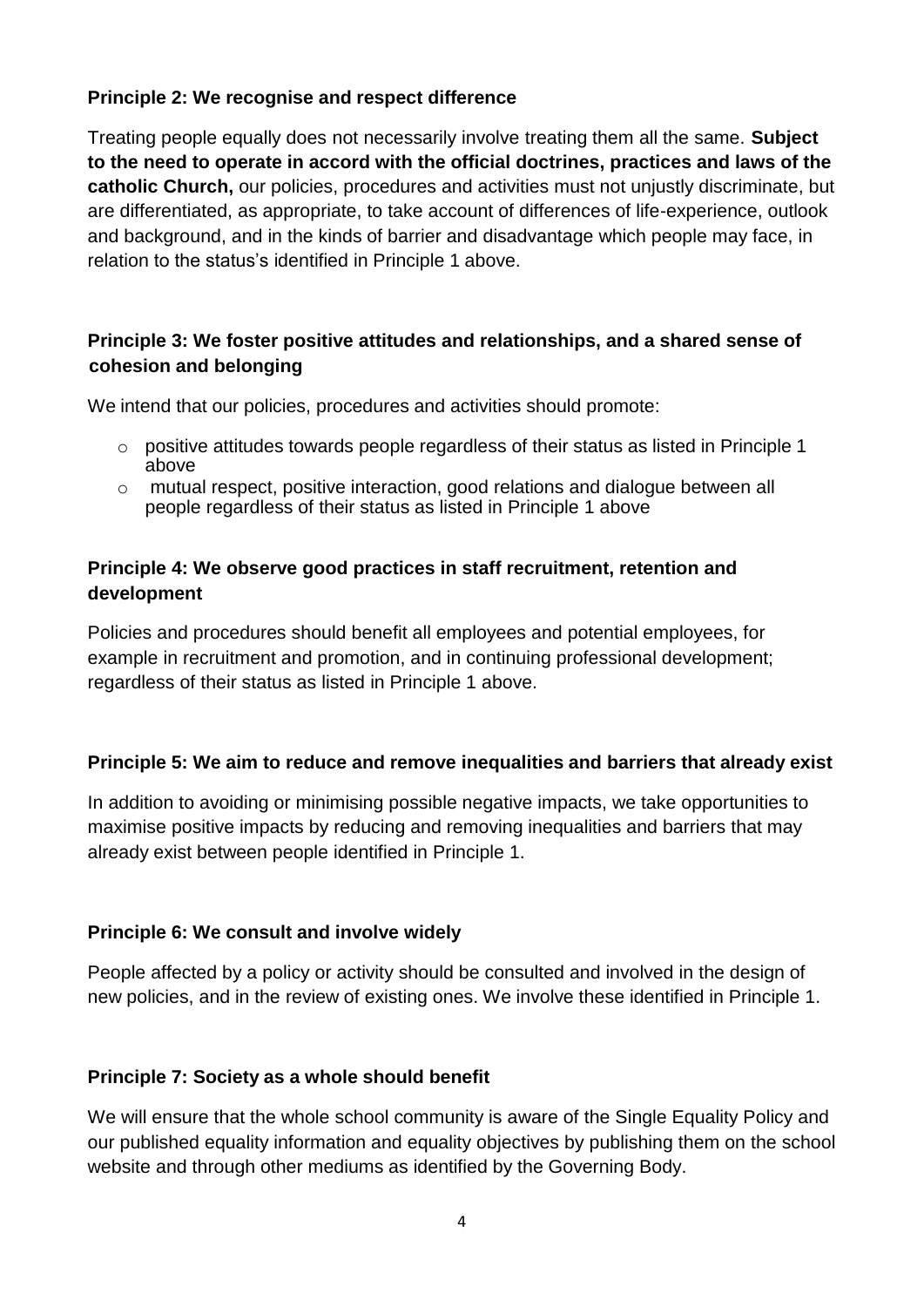## **Principle 8: We base our practices on sound evidence.**

We maintain and publish quantitative and qualitative information about our progress towards greater equality in relation to those identified in Principle 1:

#### **Principle 9: Objectives**

We formulate and publish specific and measurable objectives, based on the evidence we have collected and published (Principle 8) and the engagement in which we have been involved (Principle 7) in relation to the status listed under Principle 1.

5. We recognise that the actions resulting from a policy statement such as this are what make a difference.

6. Every three years, accordingly, we will draw up an action plan within the framework of the overall school improvement plan and processes of self-evaluation, setting out the specific equality objectives we shall pursue. The objectives which we identify take into account national and local priorities and idea, as appropriate.

7. We keep our equality objectives under review and report annually on progress towards achieving them.

## **The Curriculum**

8. We keep each curriculum subject or area under review in order to ensure that teaching and learning reflect the seven principles in paragraph 4 above.

## **Ethos and Organisation**

- 9. We ensure that the principles listed in paragraph 5 above apply also to the full range of our policies and practices, including those that are concerned with:
	- o learners' progress, attainment and assessment
	- o learners' personal development, welfare and well-being
	- $\circ$  teaching styles and strategies
	- o admissions and attendance
	- o staff recruitment, retention and professional development
	- o care, guidance and support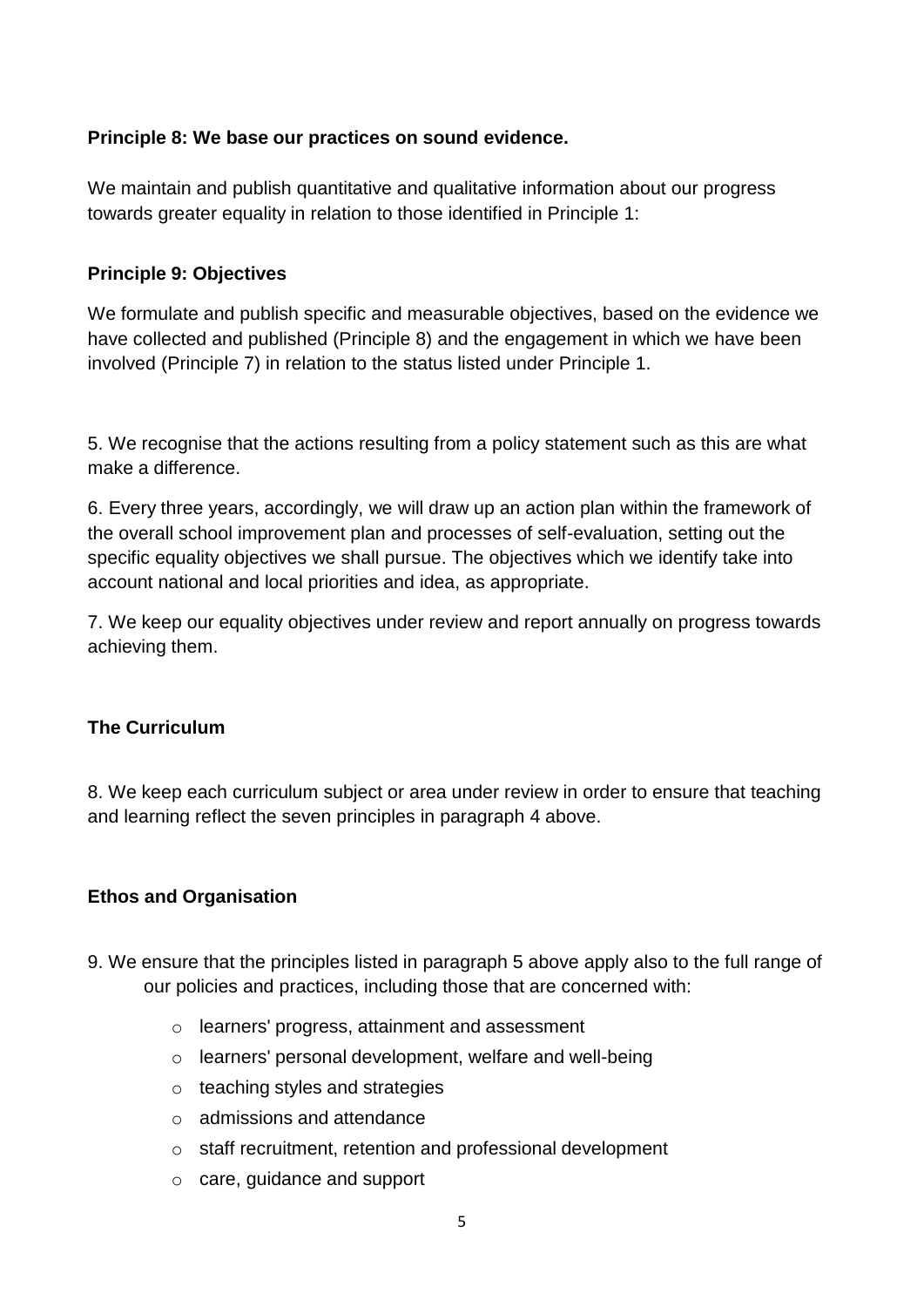- o behaviour, discipline and exclusions
- o working in partnership with parents, carers and guardians
- o working with the wider community.

#### **Addressing prejudice and prejudice-related bullying**

- 10. The school is opposed to all forms of prejudice which stand in the way of fulfilling the legal duties referred to in paragraphs 1 and 2:
	- o prejudices around disability and special educational needs
	- o prejudices around racism and xenophobia, including those that are directed towards religious groups and communities, for example anti-Semitism and Islamophobia, and those that are directed against Travellers, refugees and people seeking asylum
	- o prejudices reflecting sexism and homophobia.
- 11. There is guidance in the staff handbook on how prejudice-related incidents should be identified, assessed, recorded and dealt with.
- 12. All prejudice-related incidents at our school are logged on a register so that patterns and trends can be monitored.

#### **Roles and responsibilities**

We believe that promoting Equality is the whole schools responsibility:

| <b>School Community</b> | <b>Responsibility</b>                                                                                                                                                                                                                                                                                                             |
|-------------------------|-----------------------------------------------------------------------------------------------------------------------------------------------------------------------------------------------------------------------------------------------------------------------------------------------------------------------------------|
| Governing Body          | Involving and engaging the whole school community in identifying and<br>understanding equality barriers and in the setting of objectives to address<br>these. Monitoring progress towards achieving equality objectives.<br>Publishing data and publishing equality objectives.                                                   |
| Head teacher            | As above including:<br>Promoting key messages to staff, parents and pupils about equality and<br>what is expected of them and can be expected from the school in carrying<br>out its day to day duties. Ensuring that all school community receives<br>adequate training to meet the need of delivering equality, including pupil |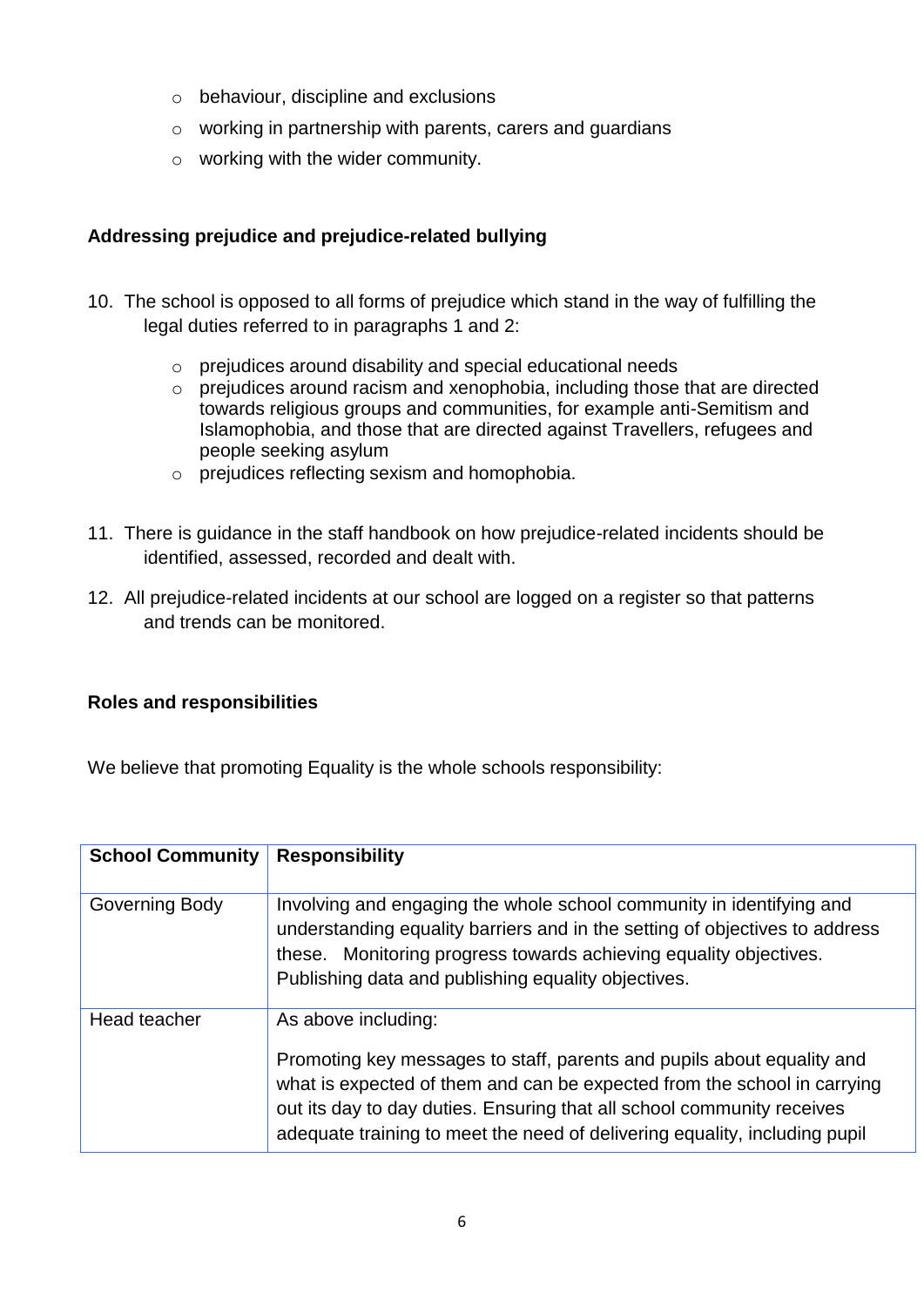| <b>School Community</b>   | <b>Responsibility</b>                                                                                                                                                                            |  |  |  |  |
|---------------------------|--------------------------------------------------------------------------------------------------------------------------------------------------------------------------------------------------|--|--|--|--|
|                           | awareness. Ensure that all staff are aware of their responsibility to record<br>and report prejudice related incidents.                                                                          |  |  |  |  |
| Senior Leadership<br>Team | To support the Headteacher as above                                                                                                                                                              |  |  |  |  |
|                           | Ensure fair treatment and access to services and opportunities. Ensure that<br>all staff are aware of their responsibility to record and report prejudice<br>related incidents.                  |  |  |  |  |
| <b>Teaching Staff</b>     | Help in delivering the right outcomes for pupils.                                                                                                                                                |  |  |  |  |
|                           | Uphold the commitment made to pupils and parents/carers on how they can<br>be expected to be treated.                                                                                            |  |  |  |  |
|                           | Design and deliver an inclusive curriculum in conformity with the doctrines,<br>practices and laws of the catholic Church.                                                                       |  |  |  |  |
|                           | Ensure that you are aware of your responsibility to record and report<br>prejudice related incidents.                                                                                            |  |  |  |  |
| Non Teaching Staff        | Support the school and the governing body in delivering a fair and equitable<br>service to all stakeholders                                                                                      |  |  |  |  |
|                           | Uphold the commitment made by the head teacher/principal on how pupils<br>and parents/carers can be expected to be treated                                                                       |  |  |  |  |
|                           | Support colleagues within the school community                                                                                                                                                   |  |  |  |  |
|                           | Ensure that you are aware of your responsibility to record and report<br>prejudice related incidents                                                                                             |  |  |  |  |
| Parents                   | Take an active part in identifying barriers for the school community and in<br>informing the governing body of actions that can be taken to eradicate these                                      |  |  |  |  |
|                           | Take an active role in supporting and challenging the school to achieve the<br>commitment given to the school community in tackling inequality and<br>achieving equality of opportunity for all. |  |  |  |  |
| <b>Pupils</b>             | Supporting the school to achieve the commitment made to tackling<br>inequality.                                                                                                                  |  |  |  |  |
|                           | Uphold the commitment made by the head teacher on how pupils and<br>parents/carers, staff and the wider school community can be expected to be<br>treated.                                       |  |  |  |  |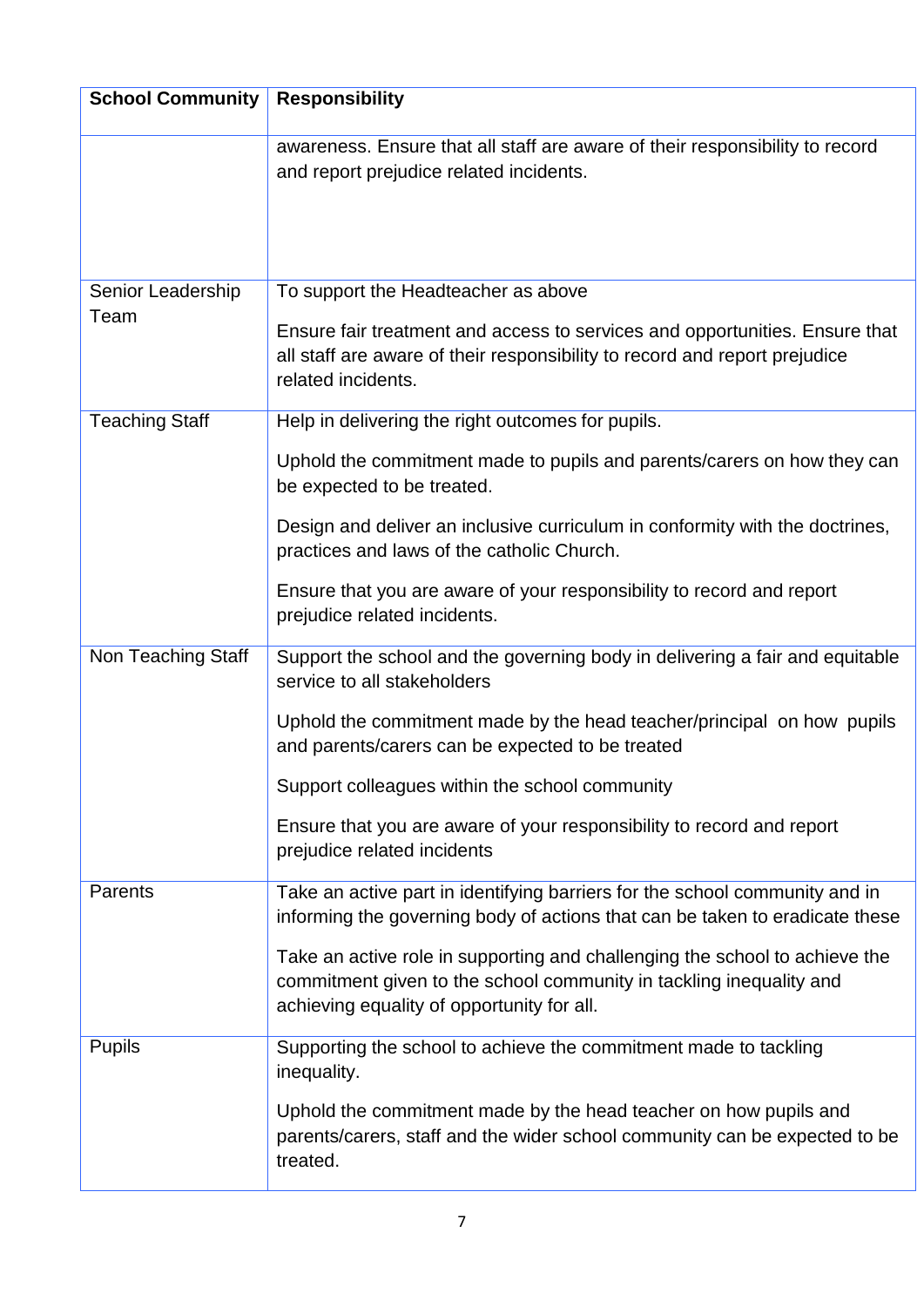| <b>School Community</b> | <b>Responsibility</b>                                                                                                                                                                           |
|-------------------------|-------------------------------------------------------------------------------------------------------------------------------------------------------------------------------------------------|
| <b>Local Community</b>  | Take an active part in identifying barriers for the school community and in                                                                                                                     |
| <b>Members</b>          | informing the governing body of actions that can be taken to eradicate these                                                                                                                    |
|                         | Take an active role in supporting and challenging the school to achieve the<br>commitment made to the school community in tackling inequality and<br>achieving equality of opportunity for all. |

- 13. The governing body is responsible for ensuring that the school complies with legislation, and that this policy and its related procedures and strategies are implemented.
- 14. A member of the governing body has a watching brief regarding the implementation of this policy.
- 15. The Headteacher is responsible for implementing the policy; for ensuring that all staff are aware of their responsibilities and are given appropriate training and support; and for taking appropriate action in any cases of unlawful discrimination.
- 16. A senior member of staff (Assistant Head Teacher Inclusion) has day-to-day responsibility for coordinating implementation of the policy.
- 17. All staff are expected to:
	- o promote an inclusive and collaborative ethos in their classroom
	- o deal with and report any prejudice-related incidents that may occur
	- o identify and challenge bias and stereotyping in the curriculum **whilst remaining in conformity with the doctrines, practices and laws of the Catholic Church.**
	- o support pupils in their class for whom English is an additional language
	- o keep up-to-date with equalities legislation relevant to their work.

#### **Information and resources**

- 18. We will ensure that the content of this policy is known to all staff and governors and, as appropriate, to all pupils and parents.
- 19. All staff and governors have access to a selection of resources which discuss and explain concepts of equality, diversity and community cohesion in appropriate detail.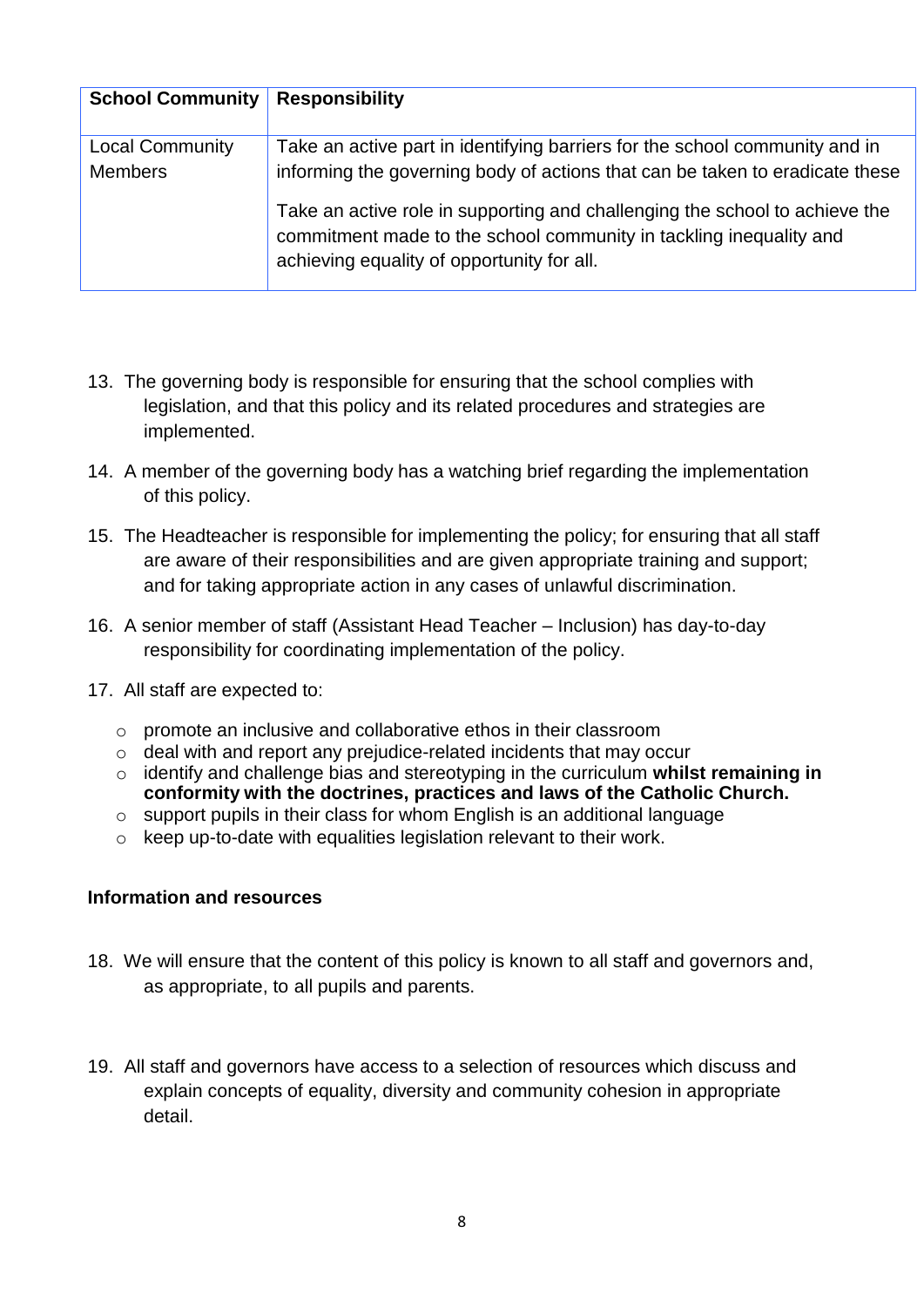#### **Religious observance**

20. We respect the religious beliefs and practice of all staff, pupils and parents, and comply with reasonable requests relating to religious observance and practice.

#### **Staff development and training**

21. We ensure that all staff, including support and administrative staff, receive appropriate training and opportunities for professional development, both as individuals and as groups or teams.

#### **Breaches of the policy**

22. Breaches of this policy will be dealt with in the same ways that breaches of other school policies are dealt with, as determined by the Headteacher and governing body.

#### **Monitoring and evaluation**

Every three years, we will review our objectives in relation to any changes in our school profile. Our objectives will sit in our overall school improvement plan and therefore will be reviewed as part of this process.

- 23. We collect, study and use quantitative and qualitative data relating to the implementation of this policy and make adjustments as appropriate.
- 24. In particular we will collect, analyse and use data in relation to achievement, broken down as appropriate, according to disabilities and special educational needs; ethnicity; culture; language; religious affiliation; national origin and national status; and gender.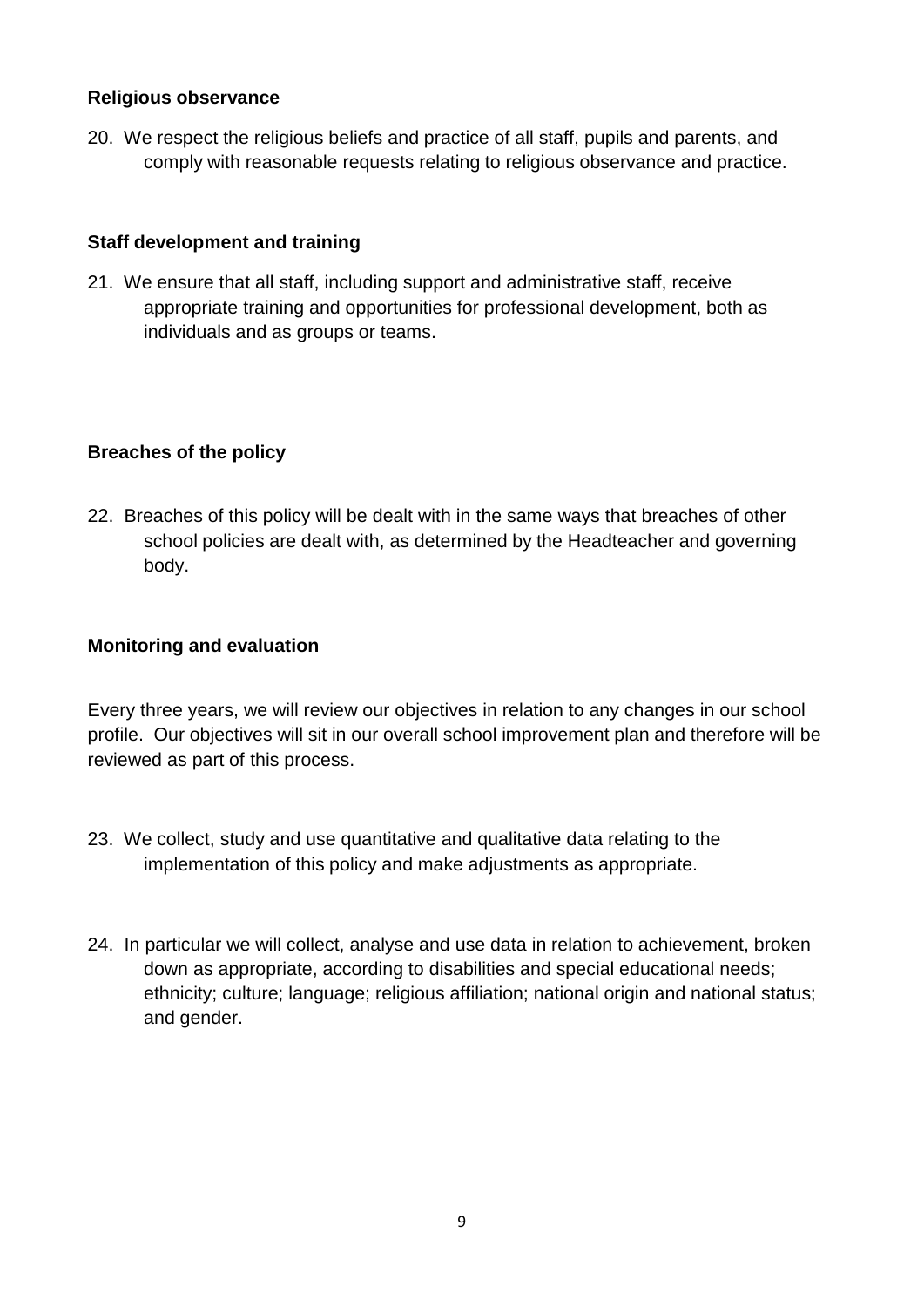# **The Becket School Equality Objectives**

| <b>Equality</b><br>strand           | <b>Equality objective</b>                                                                                                                                                                  | Action(s)                                                                                                                                                                                                                                                                                             | How will the impact<br>of the action be<br>monitored?                                                | Who is<br>responsible for<br>implementing?                                                                   | <b>Success indicators</b>                                                          |
|-------------------------------------|--------------------------------------------------------------------------------------------------------------------------------------------------------------------------------------------|-------------------------------------------------------------------------------------------------------------------------------------------------------------------------------------------------------------------------------------------------------------------------------------------------------|------------------------------------------------------------------------------------------------------|--------------------------------------------------------------------------------------------------------------|------------------------------------------------------------------------------------|
| Race<br>Gender<br><b>Disability</b> | To monitor and analyse<br>regularly students'<br>progress by race,<br>gender and disability<br>and to act on any trends<br>in the data that require<br>additional support for<br>students. | Senior Leaders,<br>Progress Leaders and<br>Leaders of Learning<br>will use data to plan<br>intervention where<br>needed.                                                                                                                                                                              | Progress data will be<br>analysed by race,<br>gender and disability<br>using school data<br>systems. | Assistant<br>Headteacher<br>(Progress) / Data<br>Manager/<br>Leaders of<br>Learning,<br>Progress<br>Leaders. | Data will be analysed and<br>used to plan additional<br>support where required.    |
| Gender                              | The objective is to raise<br>males achievement so<br>that the gender gap<br>reduces.                                                                                                       | Current Y11 data will<br>be analysed by Senior<br>Leaders, Leaders of<br>Learning and the Y11<br>Progress leader.<br>Proactive intervention<br>such as mentoring<br>programmes and<br>tailored intervention<br>sessions will target<br>students with lower-<br>than-expected<br>progress projections. | Data will be analysed<br>for those students that<br>took part in the<br>intervention<br>programmes.  | Senior Leaders,<br>Y11 Progress<br>Leader, staff<br>involved in<br>intervention<br>programmes.               | Progress measures for<br>males will increase so that<br>the gender gap is reduced. |
| Gender                              | To promote equality of<br>opportunity in careers.                                                                                                                                          | Stop the Clock!<br>Session on gender in<br>society in the<br>workplace in Y11.<br>Girls access to range<br>of STEM activities and                                                                                                                                                                     | Student feedback.<br>Numbers of students<br>accessing programme<br>and feedback                      | <b>PSHCE</b><br>coordinator.                                                                                 | GCSE, A-level options and<br>other post 16 options show<br>improved access.        |